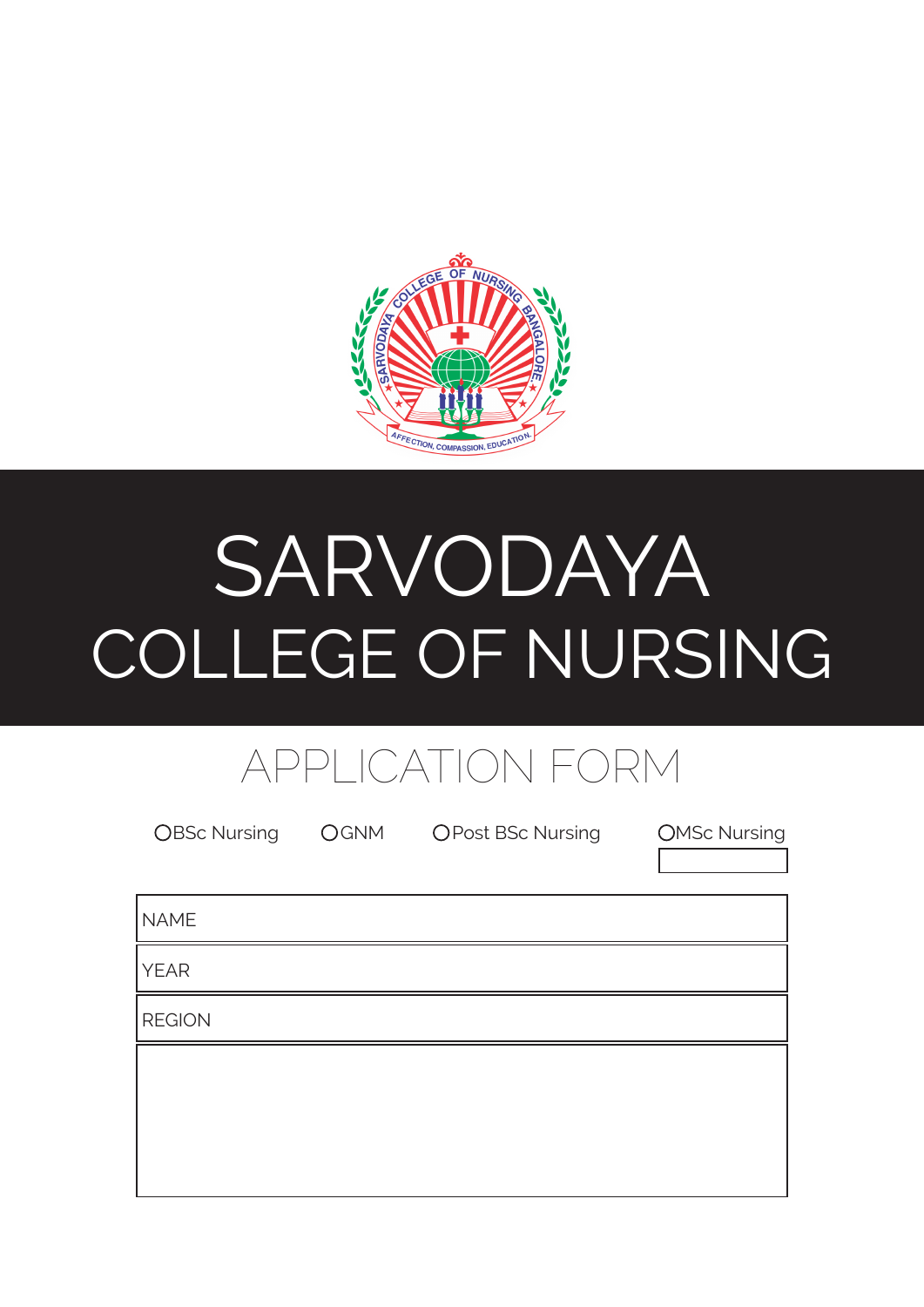| PERSONAL DETAILS                                                                            |                |          |                     |                  |                                                      |  |  |  |
|---------------------------------------------------------------------------------------------|----------------|----------|---------------------|------------------|------------------------------------------------------|--|--|--|
| Name of the Candidate                                                                       |                |          |                     |                  |                                                      |  |  |  |
| Date of Birth<br>Age                                                                        | Sex            |          | Nationality         |                  |                                                      |  |  |  |
| Name of the Father/Guardian                                                                 |                |          |                     |                  | <b>PHOTO</b>                                         |  |  |  |
| Occupation of Father/Guardian                                                               |                |          |                     |                  |                                                      |  |  |  |
| Annual Income                                                                               | Relegion       |          |                     |                  |                                                      |  |  |  |
| Caste                                                                                       | Domcile status |          |                     |                  |                                                      |  |  |  |
| <b>CONTACT DETAILS</b>                                                                      |                |          |                     |                  |                                                      |  |  |  |
| <b>Contact Number</b><br>Local Guardian's Number                                            |                |          |                     |                  |                                                      |  |  |  |
| E-mail                                                                                      |                |          |                     |                  |                                                      |  |  |  |
| Permanent Address                                                                           |                |          |                     |                  |                                                      |  |  |  |
|                                                                                             |                |          |                     |                  |                                                      |  |  |  |
|                                                                                             |                |          |                     |                  |                                                      |  |  |  |
|                                                                                             |                |          |                     |                  |                                                      |  |  |  |
| Phone (with STD code)                                                                       |                |          |                     |                  |                                                      |  |  |  |
| Does the candidate have a local guardian                                                    | $O$ Yes $O$ No |          |                     |                  | (if yes, kindly submit his/her ID and address proof) |  |  |  |
| PREVIOUS ACADEMIC DETAILS                                                                   |                |          |                     |                  |                                                      |  |  |  |
| Year of passing PUC/Equivalent                                                              |                | Syllabus |                     |                  |                                                      |  |  |  |
|                                                                                             |                |          |                     |                  |                                                      |  |  |  |
| Subjects                                                                                    | Max            |          | Obtained            | Total PUC marks% |                                                      |  |  |  |
|                                                                                             |                |          |                     | Total PCB%       |                                                      |  |  |  |
|                                                                                             |                |          |                     | Total PCBE%      |                                                      |  |  |  |
|                                                                                             |                |          |                     |                  |                                                      |  |  |  |
|                                                                                             |                |          |                     |                  |                                                      |  |  |  |
|                                                                                             |                |          |                     |                  |                                                      |  |  |  |
|                                                                                             |                |          |                     |                  |                                                      |  |  |  |
| Total marks                                                                                 |                |          |                     |                  |                                                      |  |  |  |
| the following to be filled by MSc or Post BSc candidates<br>Total marks obtained in GNM/BSc |                |          |                     |                  |                                                      |  |  |  |
| Year of passing GNM/BSc                                                                     |                |          |                     |                  |                                                      |  |  |  |
| Nursing Council Registration number & Date<br>State where experience obtained               |                |          |                     |                  |                                                      |  |  |  |
| (Produce Proof Original)                                                                    |                |          |                     |                  |                                                      |  |  |  |
|                                                                                             |                |          |                     |                  |                                                      |  |  |  |
| Date of Discharge                                                                           |                |          | Date of Appointment |                  |                                                      |  |  |  |
| OFFICE USE ONLY                                                                             |                |          |                     |                  |                                                      |  |  |  |
| Admission number                                                                            |                |          |                     |                  |                                                      |  |  |  |
| Remark                                                                                      |                |          |                     |                  |                                                      |  |  |  |
|                                                                                             |                |          |                     |                  |                                                      |  |  |  |
|                                                                                             |                |          |                     |                  |                                                      |  |  |  |
|                                                                                             |                |          |                     |                  |                                                      |  |  |  |
|                                                                                             |                |          |                     |                  |                                                      |  |  |  |
|                                                                                             |                |          |                     |                  |                                                      |  |  |  |
|                                                                                             |                |          |                     |                  |                                                      |  |  |  |
|                                                                                             |                |          |                     |                  |                                                      |  |  |  |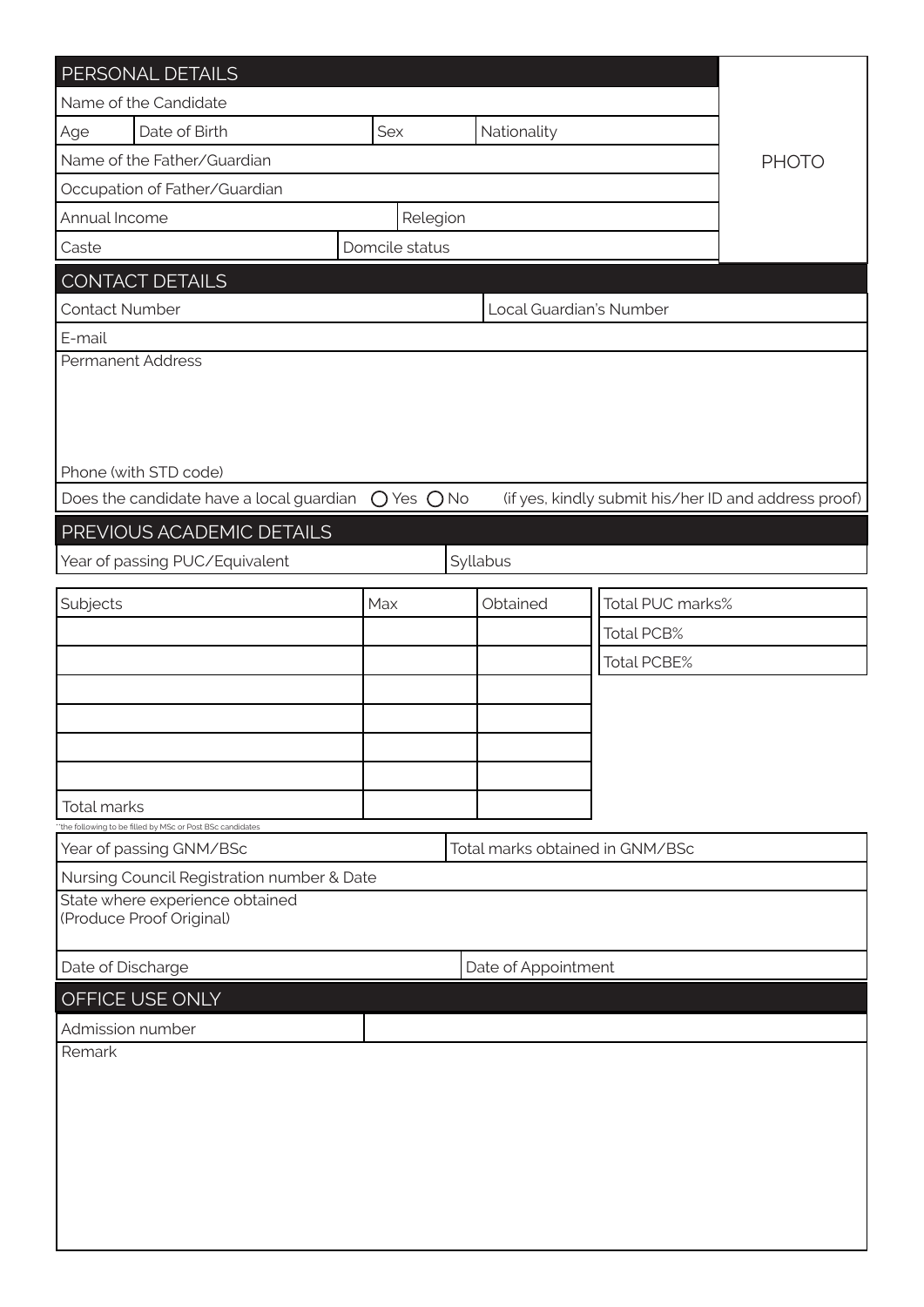## **EGE RULES AND REGULATIONS**

All the students are expected to abide by the Rules and Regulations of the college.

All the students should endeavor to maintain the high standards of the institutions by their good manners, behavior and dress code

Students must be punctual for their lecturers and practical. They will not be permitted into the classroom or laboratory if they are late by more than 5 minutes of the class time.

Attendance for classes, practicals and tests is compulsory. Every student should have at least 80% of marks in each subject/practicals to be eligible to appear for the university examination at the end of each year.

The absence from lectures/practicals must be justified in writing to the satisfaction of the principal. In case of illness, medical certificate must be submitted, otherwise, the students will not be allowed to appear for the supplementary examination.

No student may leave the college premises during the class hours without permission from the Principal.

Students are expected to follow the dates indicated on the Notice Board in respect of submission of examination / forms / fees / collection of marks sheets and submission of laboratory journals / projects and application for personal verification of marks and other announcements. Omission to take note of such announcements shall not to be a valid excuse for non-compliance thereof.

Any form of intimidation or humiliation or ragging is strictly forbidden. Anybody found indulging in ragging is likely to be punished, which may include expulsion from the college.

Smoking, use of drugs and consumption of alcohol within the college, hostel and all other college related premises, is forbidden.

Any damage to the college property must be remedied at the cost of the offender.

Use of mobile phones in the classrooms and the college corridors is not permitted. Mobile phones will be confiscated and will be returned to the concern students only at the end of the term of the course if it is used in violation.

The fee paid is neither refundable nor transferable.

In an event the student admitted to any programme seeks cancellation for his/her admission for whatever reason, after university had approved his/her seat, is then liable to pay the entire course fee for which he/she has enrolled.

**ID card-** all students are expected to wear their ID cards at all times in the college premises.

**Dress code–** students will adhere to the prescribed dress code or else they will face disciplinary action.

Arrival and departure from the college premises- students are expected to arrive in college premises only half an hour before their classes and remain in the premises only half an hour after the class except when they have specific Library / Lab works in which case they must be in the lab or library and nowhere else. Students should also note that college premise means, within the vicinity of the college. Anybody found loitering beyond the prescribed time will face disciplinary action.

Only students of the college are allowed to enter the college and hostel premises. In the case of any emergency, outsiders are requested to contact the college office and obtain necessary permission / notify the purpose of visit.

No outsiders or visitors will be allowed to enter the classrooms / library and computer labs and hostel.

**Library-** Decorum of the library of the library has to be maintained. The college is open to teachers and students on all working days, between 9 am to 4 pm. Books will be issued to the students on submission of the library cards and ID cards as per library rules.

Library cards will be issued to the first-year students on submission of filled-in-forms along with the fee receipt.